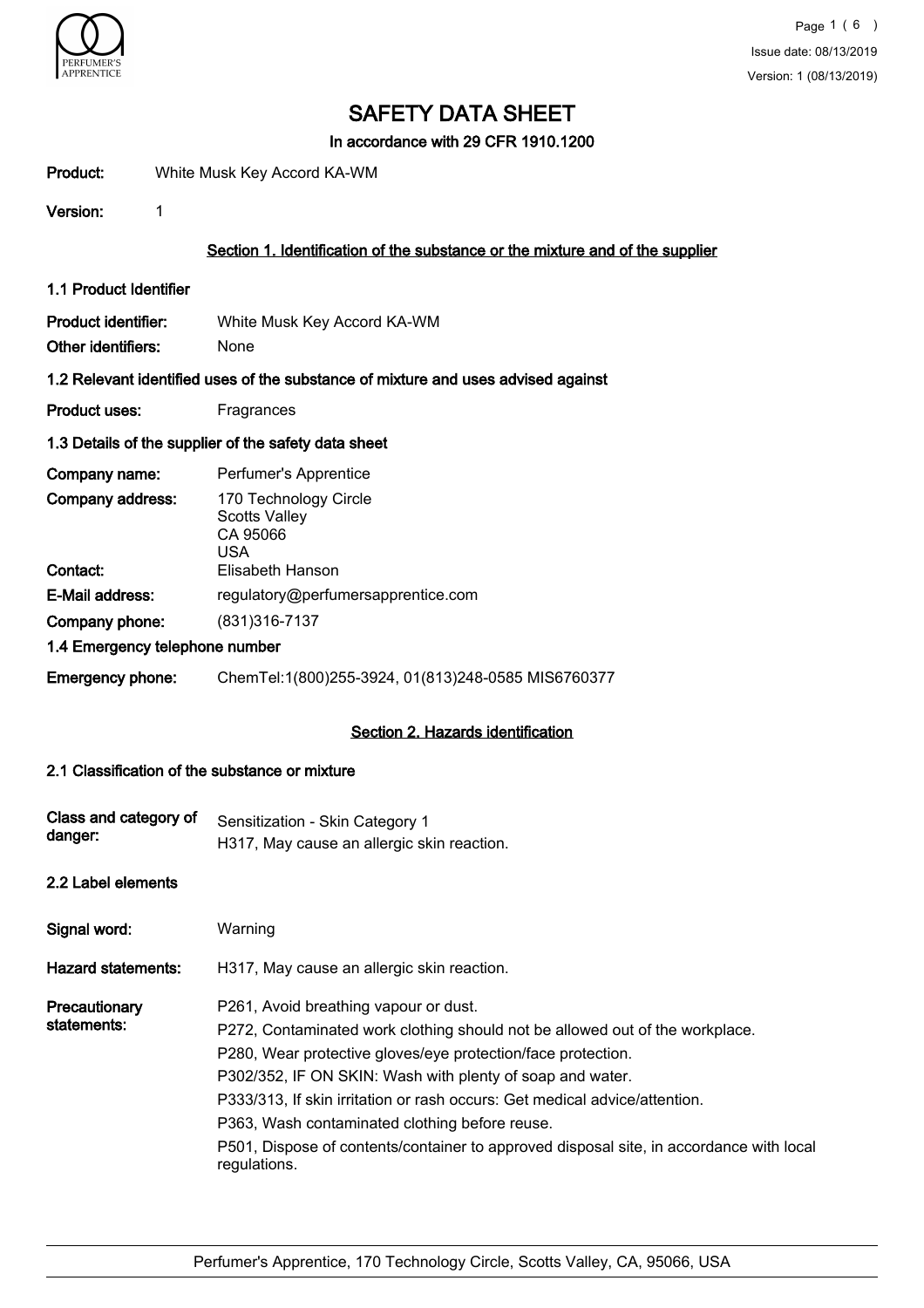

In accordance with 29 CFR 1910.1200

| Product:       | White Musk Key Accord KA-WM |
|----------------|-----------------------------|
| Version:       | 1                           |
| Pictograms:    |                             |
| Other hazards: | None                        |

### Section 3. Composition / information on ingredients

#### 3.2 Mixtures

#### Contains:

| Name                   | <b>CAS</b> | ЕC        | %           | <b>GHS Classification</b> |
|------------------------|------------|-----------|-------------|---------------------------|
| omega-Pentadecalactone | 106-02-5   | 203-354-6 | $10 - 20\%$ | SS 1B:H317                |

The exact percentage concentrations of components are being withheld as a trade secret.

### Substances with Community workplace exposure limits, not listed above:

Not Applicable

### Section 4. First-aid measures

### 4.1 Description of first aid measures

IF ON SKIN: Wash with plenty of soap and water.

### 4.2 Most important symptoms and effects, both acute and delayed

May cause an allergic skin reaction.

# 4.3 Indication of any immediate medical attention and special treatment needed

None expected, see Section 4.1 for further information.

# SECTION 5: Firefighting measures

# 5.1 Extinguishing media

Suitable media: Carbon dioxide, Dry chemical, Foam.

# 5.2 Special hazards arising from the substance or mixture

In case of fire, may be liberated: Carbon monoxide, Unidentified organic compounds.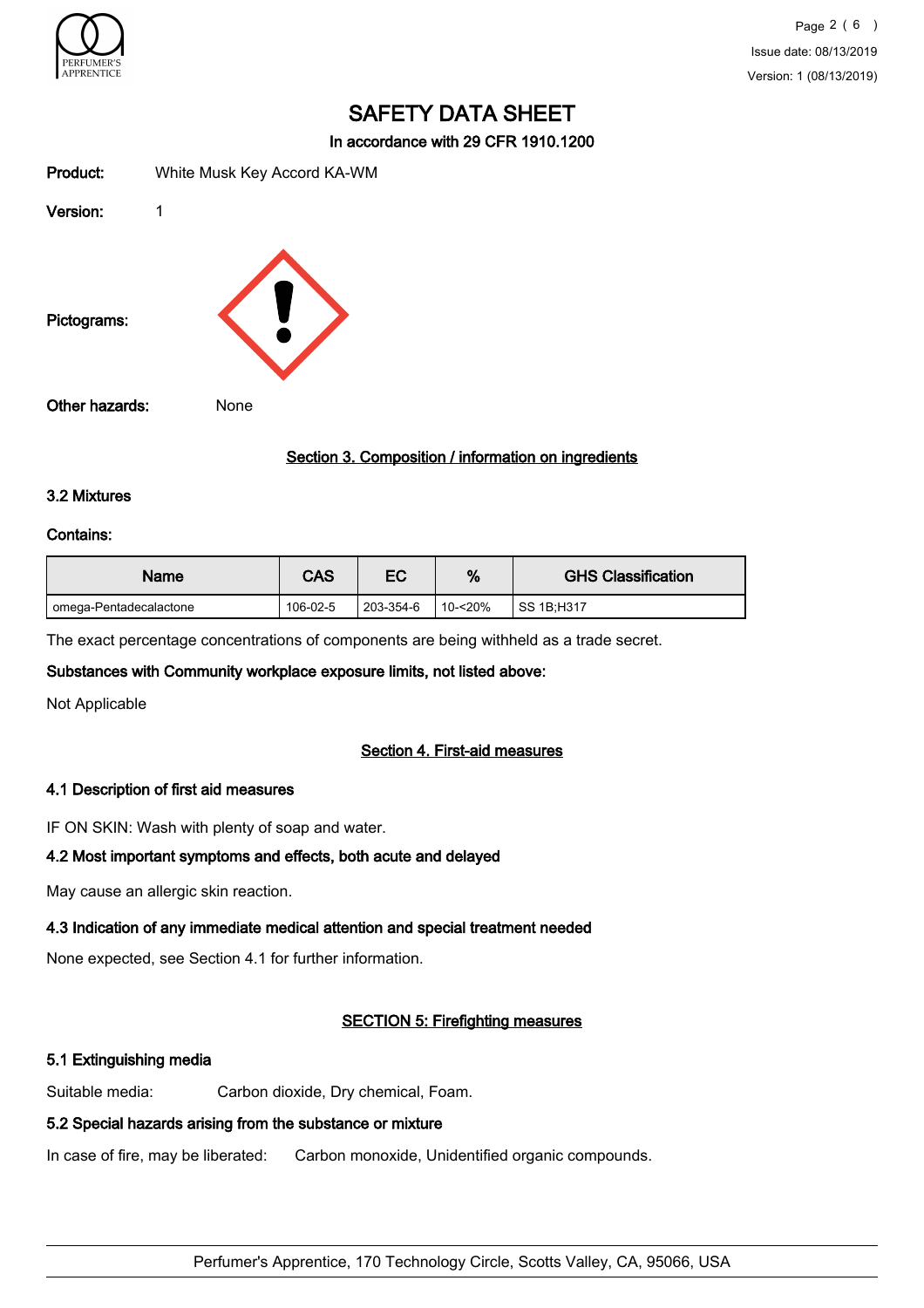

In accordance with 29 CFR 1910.1200

Product: White Musk Key Accord KA-WM

Version: 1

5.3 Advice for fire fighters:

In case of insufficient ventilation, wear suitable respiratory equipment.

## Section 6. Accidental release measures

## 6.1 Personal precautions, protective equipment and emergency procedures:

Avoid inhalation. Avoid contact with skin and eyes. See protective measures under Section 7 and 8.

## 6.2 Environmental precautions:

Keep away from drains, surface and ground water, and soil.

## 6.3 Methods and material for containment and cleaning up:

Remove ignition sources. Provide adequate ventilation. Avoid excessive inhalation of vapours. Contain spillage immediately by use of sand or inert powder. Dispose of according to local regulations.

## 6.4 Reference to other sections:

Also refer to sections 8 and 13.

# Section 7. Handling and storage

### 7.1 Precautions for safe handling:

Keep away from heat, sparks, open flames and hot surfaces. - No smoking. Use personal protective equipment as required. Use in accordance with good manufacturing and industrial hygiene practices. Use in areas with adequate ventilation Do not eat, drink or smoke when using this product.

### 7.2 Conditions for safe storage, including any incompatibilities:

Store in a well-ventilated place. Keep container tightly closed. Keep cool. Ground/bond container and receiving equipment. Use explosion-proof electrical, ventilating and lighting equipment. Use only non-sparking tools. Take precautionary measures against static discharge.

# 7.3 Specific end use(s):

Fragrances: Use in accordance with good manufacturing and industrial hygiene practices.

# Section 8. Exposure controls/personal protection

8.1 Control parameters

Workplace exposure limits: Not Applicable

# 8.2 Exposure Controls

# Eye / Skin Protection

Wear protective gloves/eye protection/face protection

# Respiratory Protection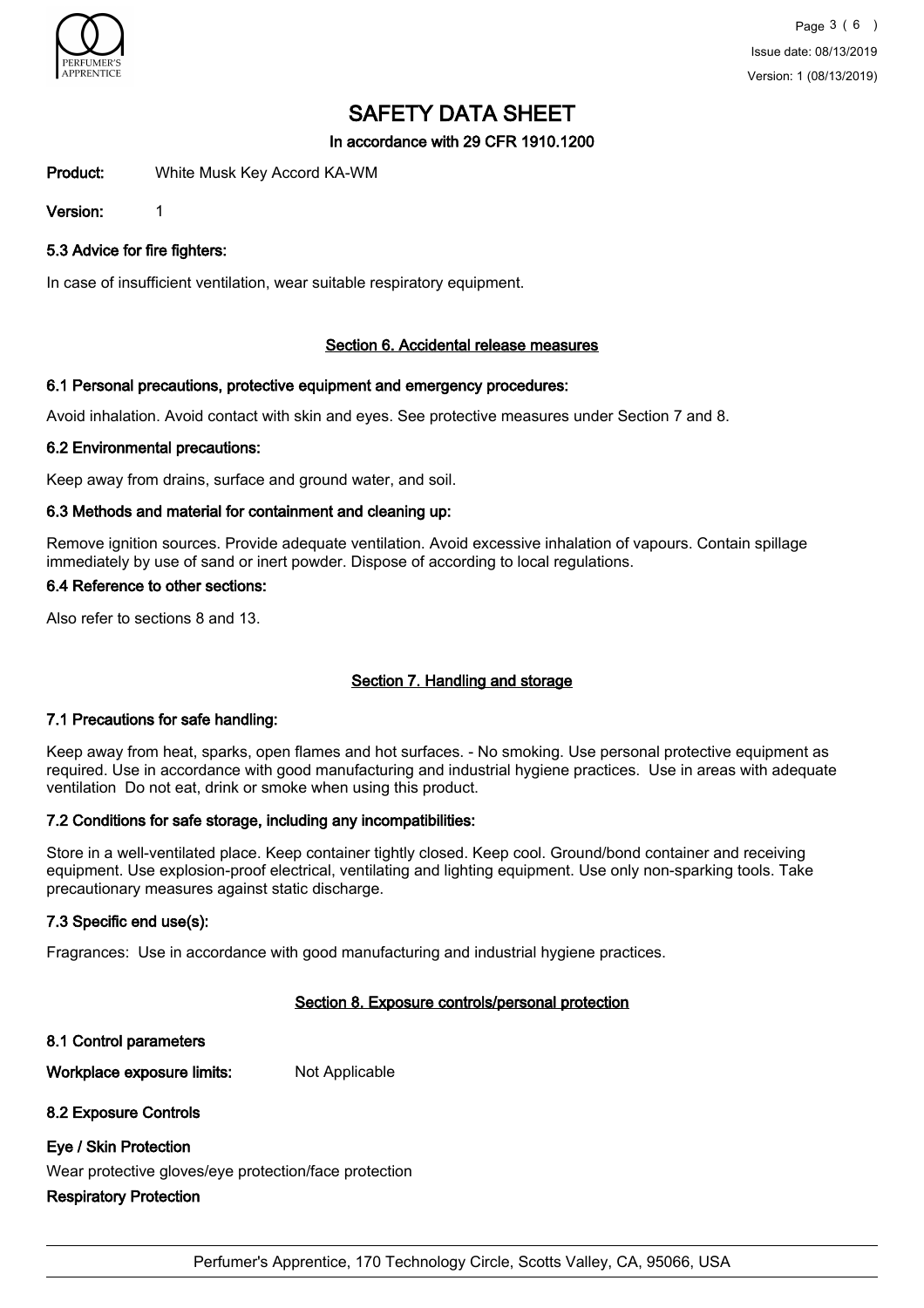

In accordance with 29 CFR 1910.1200

Product: White Musk Key Accord KA-WM

## Version: 1

Under normal conditions of use and where adequate ventilation is available to prevent build up of excessive vapour, this material should not require special engineering controls. However, in conditions of high or prolonged use, or high temperature or other conditions which increase exposure, the following engineering controls can be used to minimise exposure to personnel: a) Increase ventilation of the area with local exhaust ventilation. b) Personnel can use an approved, appropriately fitted respirator with organic vapour cartridge or canisters and particulate filters. c) Use closed systems for transferring and processing this material.

Also refer to Sections 2 and 7.

## Section 9. Physical and chemical properties

# 9.1 Information on basic physical and chemical properties

| Appearance:                    | Not determined |
|--------------------------------|----------------|
| Odour:                         | Not determined |
| pH:                            | Not determined |
| Initial boiling point / range: | Not determined |
| Flash point:                   | >93.5 °C       |
| Vapour pressure:               | Not determined |
| <b>Relative density:</b>       | Not determined |
| Solubility(ies):               | Not determined |
| 9.2 Other information:         | None available |

# Section 10. Stability and reactivity

### 10.1 Reactivity:

Presents no significant reactivity hazard, by itself or in contact with water.

### 10.2 Chemical stability:

Good stability under normal storage conditions.

### 10.3 Possibility of hazardous reactions:

Not expected under normal conditions of use.

### 10.4 Conditions to avoid:

Avoid extreme heat.

### 10.5 Incompatible materials:

Avoid contact with strong acids, alkalis or oxidising agents.

# 10.6 Hazardous decomposition products:

Not expected.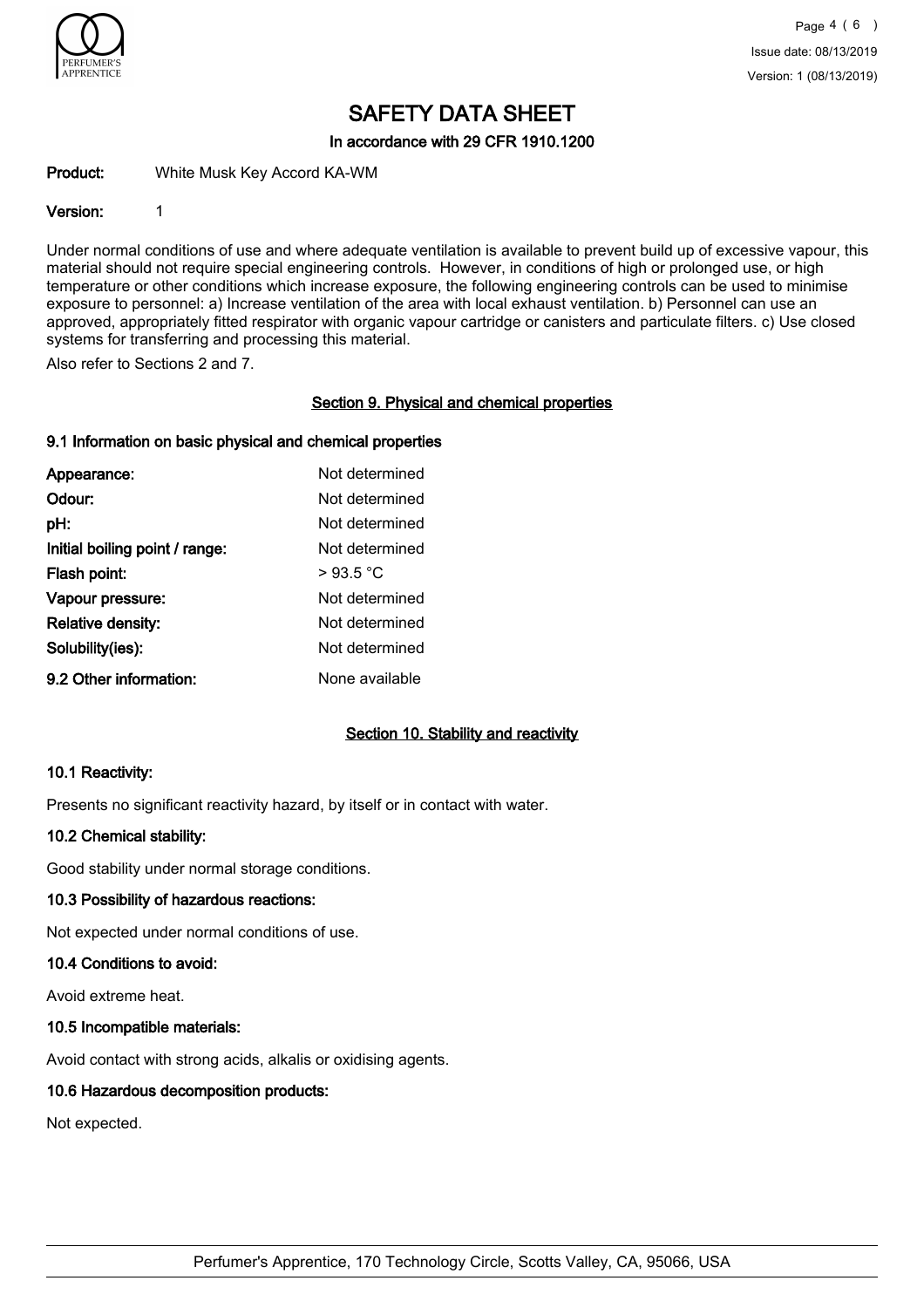

In accordance with 29 CFR 1910.1200

Product: White Musk Key Accord KA-WM

Version: 1

# Section 11. Toxicological information

### 11.1 Information on toxicological effects

This mixture has not been tested as a whole for health effects. The health effects have been calculated using the methods outlined in 29 CFR 1910.1200.

May cause an allergic skin reaction.

Assumed Toxicity Value (LD50 or ATE) for Acute Oral Toxicity: Not Applicable Assumed Toxicity Value (LD50 or ATE) for Acute Dermal Toxicity: Not Applicable Assumed Toxicity Value (LC50 or ATE) for Acute Inhalation Toxicity: Not Available **Inhalation Route:** Not Available in the United States of Available in the United States of Available in the United States of Available in the United States of Available in the United States of Available in the United Stat

Information about hazardous ingredients in the mixture

Not Applicable

Refer to Sections 2 and 3 for additional information.

# Section 12. Ecological information

### 12.1 Toxicity:

Toxic to aquatic life with long lasting effects.

| 12.2 Persistence and degradability: | Not available |
|-------------------------------------|---------------|
| 12.3 Bioaccumulative potential:     | Not available |

12.4 Mobility in soil: Not available

### 12.5 Results of PBT and vPvB assessment:

This substance does not meet the PBT/vPvB criteria of REACH, annex XIII.

12.6 Other adverse effects: Not available

# Section 13. Disposal considerations

### 13.1 Waste treatment methods:

Dispose of in accordance with local regulations. Avoid disposing into drainage systems and into the environment. Empty containers should be taken to an approved waste handling site for recycling or disposal.

### Section 14. Transport information

| 14.1 UN number:                  | UN3082                                                                                      |
|----------------------------------|---------------------------------------------------------------------------------------------|
| 14.2 UN Proper Shipping Name:    | ENVIRONMENTALLY HAZARDOUS SUBSTANCE, LIQUID, N.O.S.<br>(Galaxolide, omega-Pentadecalactone) |
| 14.3 Transport hazard class(es): | 9                                                                                           |
| Sub Risk:                        | $\overline{\phantom{0}}$                                                                    |